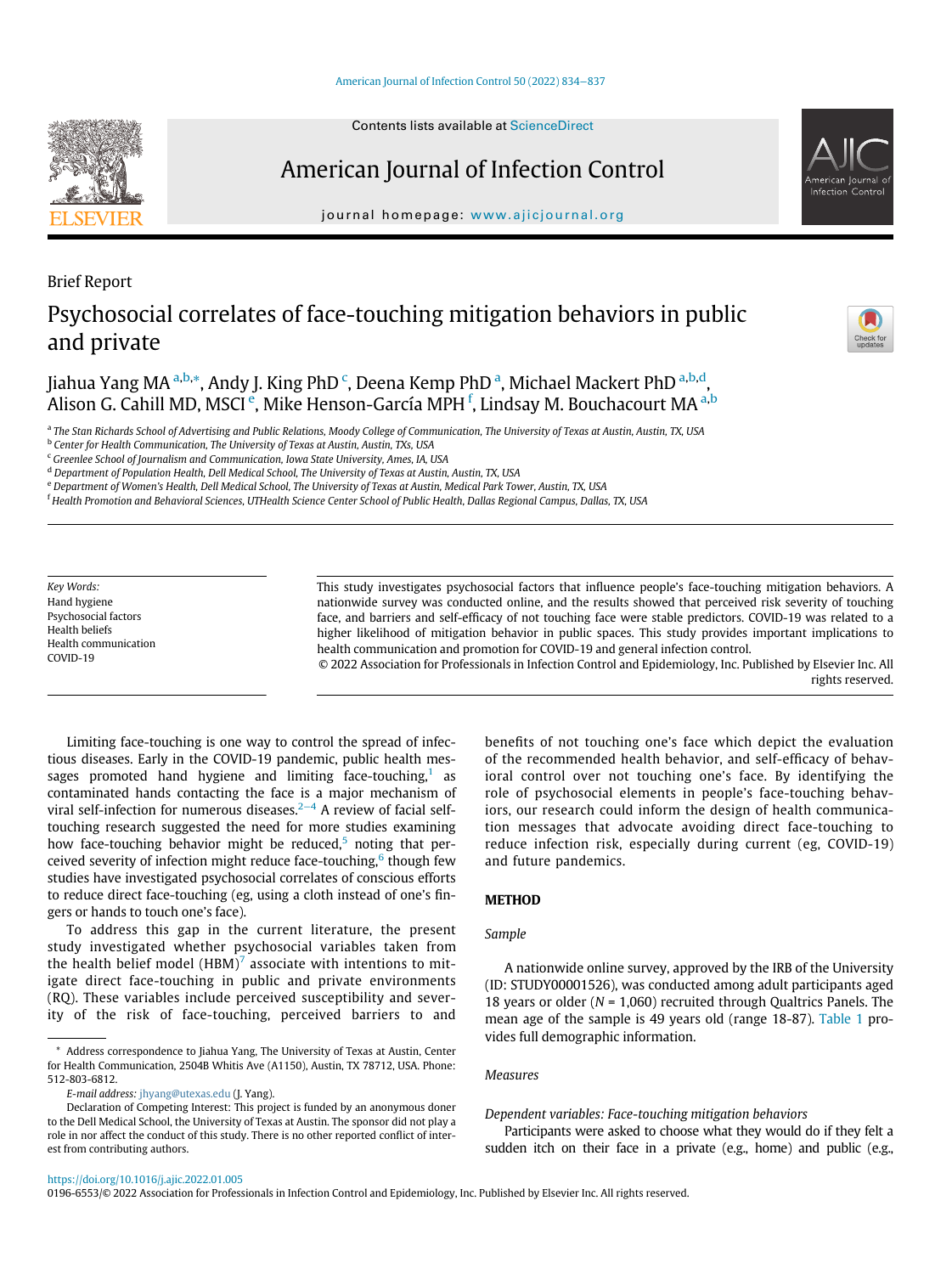### <span id="page-1-0"></span>Table 1

Demographics of the sample and descriptive statistics of variables

| Demographic                                                   | Category                                  | Frequency    | $\%$                         |
|---------------------------------------------------------------|-------------------------------------------|--------------|------------------------------|
| Gender                                                        | Male                                      | 524          | 49.5                         |
|                                                               | Female                                    | 526          | 49.7                         |
|                                                               | Other                                     | 8            | 0.8                          |
| Race                                                          | White of Caucasian                        | 691          | 65.2                         |
|                                                               | Hispanic, Latino/a/x, or Spanish origin   | 137          | 12.9                         |
|                                                               | African American or Black                 | 126          | 11.9                         |
|                                                               | Asian, Asian Indian, or Asian American    | 63           | 5.9                          |
|                                                               | American Indian or Alaska Native          | 21           | 2.0                          |
|                                                               | Middle Eastern or North African           | 3            | 0.3                          |
|                                                               | Native Hawaiian or Pacific Islander       | $\mathbf{1}$ | 0.1                          |
|                                                               | Other                                     | 18           | 1.7                          |
| Education                                                     | Less than high school degree              | 21           | 2.0                          |
|                                                               | High school degree or equivalent          | 265          | 25.0                         |
|                                                               | Some college but no degree                | 243          | 22.9                         |
|                                                               | Associate degree                          | 143          | 13.5                         |
|                                                               | Bachelor's degree                         | 243          | 22.9                         |
|                                                               | Master's degree                           | 106          | 10.0                         |
|                                                               | Doctorate degree                          | 24           | 2.3                          |
|                                                               | Other                                     | 3            | 0.3                          |
| Income                                                        | \$0                                       | 46           | 4.3                          |
|                                                               | $$1 - $24,999$                            | 249          | 23.5                         |
|                                                               | \$25,000 - \$49,999                       | 333          | 31.4                         |
|                                                               | \$50,000 - \$74,999                       | 200          | 18.9                         |
|                                                               | \$75,000 - \$99,999                       | 97           | 9.2                          |
|                                                               | \$100,000 - \$149,999                     | 74           | 7.0                          |
|                                                               | \$150,000 and above                       | 49           | 4.6                          |
| Health condition                                              | Poor                                      | 38           | 3.6                          |
|                                                               | Fair                                      | 176          | 16.6                         |
|                                                               | Average                                   | 228          | 21.5                         |
|                                                               | Good                                      | 459          | 43.4                         |
| COVID vaccination                                             | Excellent                                 | 148<br>658   | 14.0                         |
|                                                               | Yes - fully vaccinated                    | 74           | 62.1<br>7.0                  |
|                                                               | Yes - partially vaccinated<br>No          | 303          | 28.6                         |
| Flu shot every year                                           | Yes                                       | 585          | 55.2                         |
|                                                               | No                                        | 446          | 42.1                         |
|                                                               |                                           |              | $\%$                         |
| Descriptive statistics of dependent variables                 | Category                                  | Frequency    |                              |
| Mitigation behaviors in private                               | Suboptimal behaviors                      | 606          | 57.2                         |
|                                                               | Optimal behaviors                         | 443          | 41.8                         |
| Mitigation behaviors in public                                | Suboptimal behaviors<br>Optimal behaviors | 455<br>594   | 42.9<br>56.0                 |
|                                                               |                                           |              |                              |
| Descriptive statistics of independent variables               | Mean                                      | <b>SD</b>    | Range                        |
| <b>Biting nails</b>                                           | 2.03                                      | 1.26         | [1.00, 5.00]                 |
| Licking fingers while eating                                  | 2.46                                      | 1.13         | [1.00, 5.00]                 |
| Picking nose                                                  | 2.52                                      | 1.07         | [1.00, 5.00]                 |
| Rubbing eyes                                                  | 3.10                                      | 0.94         | [1.00, 5.00]                 |
| General hygiene practice                                      | 23.54                                     | 13.32        | [1.00, 42.00]                |
| Knowledge                                                     | 8.64                                      | 2.14         | [1.00, 11.00]                |
| COVID-19 impact ( $\alpha$ = .96)                             | 5.01                                      | 1.57         | [1.00, 7.00]                 |
| Perceived susceptibility in private                           | 3.87                                      | 1.83         | [1.00, 7.00]                 |
| Perceived susceptibility in public                            | 4.79                                      | 1.79         | [1.00, 7.00]                 |
| Perceived severity in private                                 | 3.59                                      | 1.80         | [1.00, 7.00]                 |
| Perceived severity in public                                  | 4.81                                      | 1.70         | [1.00, 7.00]                 |
| Benefits ( $\alpha$ = .96)                                    | 5.25<br>3.46                              | 1.25<br>1.79 | [1.00, 7.00]                 |
| Barriers ( $\alpha$ = .87)<br>Self-efficacy ( $\alpha$ = .89) | 4.36                                      | 1.54         | [1.00, 7.00]<br>[1.00, 7.00] |
|                                                               |                                           |              |                              |

grocery store) environment. There were 5 options: (1) scratch face with fingers directly, (2) scratch face with the back of your hands directly, (3) sanitize your hands first and scratch face, (4) use a cloth and/or napkin and/or shirt to scratch your face, and (5) wait until the itch goes away. We dichotomized responses into suboptimal (1 or 2) and optimal (3-5) behaviors. [Table 1](#page-1-0) includes descriptive statistics for all study variables.

# licking fingers while eating, picking nose, and rubbing eyes. Participants self-reported their behavioral frequency on a scale from 1 (never) to 5 (always).

### General hygiene, knowledge, and COVID-19 impact

General hygiene practice was calculated as the product of the number of hand parts washed every time and the typical time length of washing hands. Knowledge about risks of hand-head contact was calculated as the sum of the score of 11 true or false statements. The correct answer was coded as 1 and the wrong answer was coded as 0. The impact of COVID-19 on awareness of touching face, eyes, nose,

# Self-reported face-touching habits

We asked participants to self-evaluate four habitual facetouching behaviors in the present study: biting fingernails,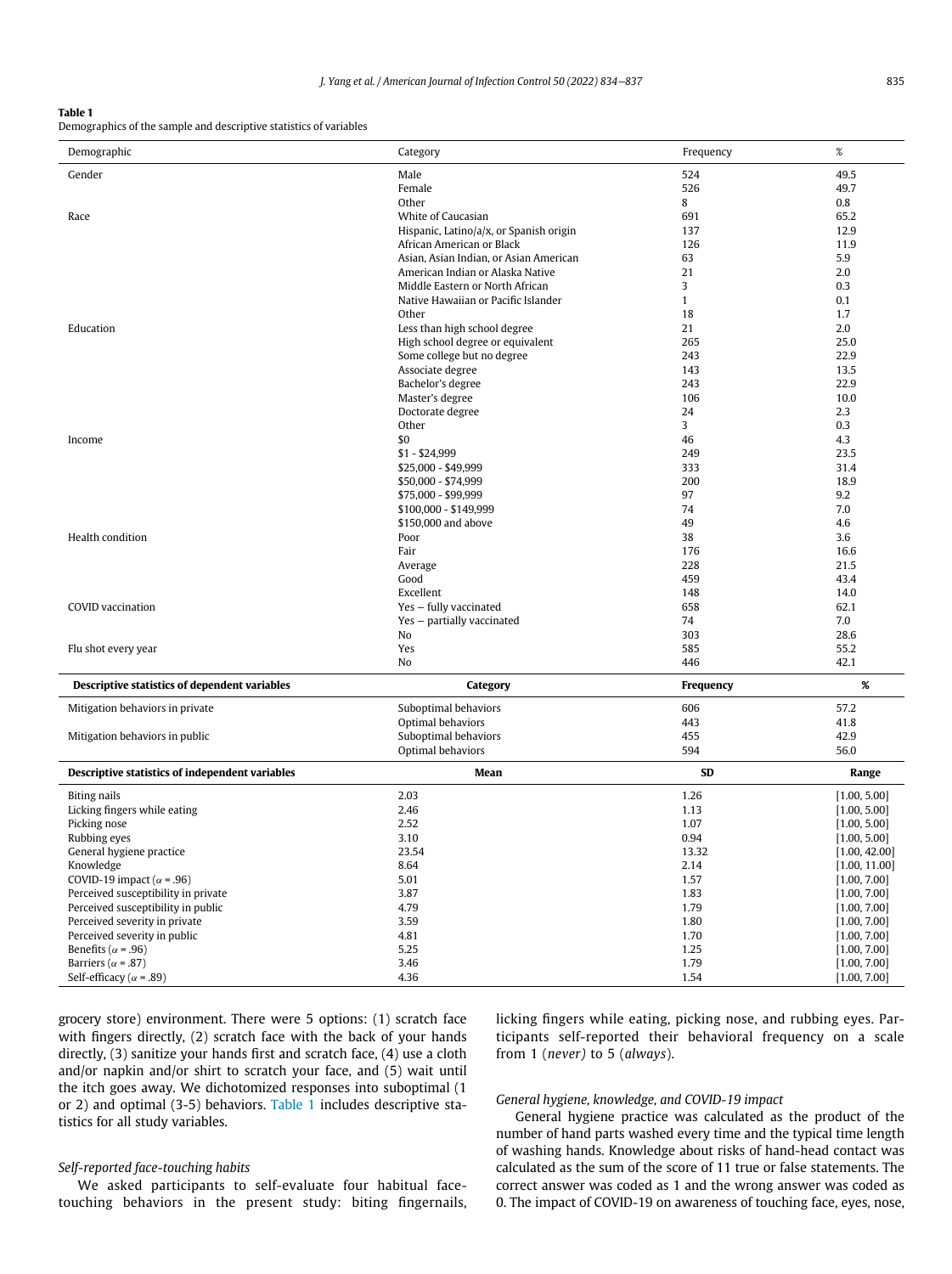<span id="page-2-0"></span>

Variables statistics of regression models

|                           | Mitigation behaviors in private                                             |         |           |                                                                            |        |                                                                            |           |                 | Mitigation behaviors in public                                             |        |           |                 |        |         |           |                 |  |
|---------------------------|-----------------------------------------------------------------------------|---------|-----------|----------------------------------------------------------------------------|--------|----------------------------------------------------------------------------|-----------|-----------------|----------------------------------------------------------------------------|--------|-----------|-----------------|--------|---------|-----------|-----------------|--|
|                           | Model 1 <sup>*</sup> : Nagelkerke $R^2$ = .16,<br>Classification = $65.7\%$ |         |           | Model 2 <sup>†</sup> : Nagelkerke $R^2$ = .29,<br>Classification = $72.4%$ |        | Model 1 <sup>*</sup> : Nagelkerke $R^2$ = .15,<br>$Classification = 64.1%$ |           |                 | Model 2 <sup>†</sup> ; Nagelkerke $R^2$ = .22,<br>Classification = $68.5%$ |        |           |                 |        |         |           |                 |  |
| Variables                 | B                                                                           | P       | <b>OR</b> | 95% C.I. for OR                                                            | B      | P                                                                          | <b>OR</b> | 95% C.I. for OR | B                                                                          | P      | <b>OR</b> | 95% C.I. for OR | B      | P       | <b>OR</b> | 95% C.I. for OR |  |
| Gender <sup>†</sup>       | .29                                                                         | .044    | 1.33      | [1.01, 1.76]                                                               | .29    | .056                                                                       | 1.34      | [0.99, 1.81]    | .17                                                                        | .226   | 1.19      | [0.90, 1.56]    | .16    | .279    | 1.17      | [0.88, 1.56]    |  |
| Race <sup>§.</sup>        | $-30$                                                                       | .044    | 0.74      | [0.56, 0.99]                                                               | $-.15$ | .338                                                                       | 0.86      | [0.63, 1.17]    | $-37$                                                                      | .014   | .69       | [0.52, 0.93]    | $-.24$ | .121    | .79       | [0.58, 1.07]    |  |
| Education                 | $-.07$                                                                      | .160    | 0.93      | [0.84, 1.03]                                                               | $-.06$ | .308                                                                       | 0.94      | [0.85, 1.05]    | .02                                                                        | .659   | 1.02      | [0.93, 1.13]    | .04    | .499    | 1.04      | [0.93, 1.15]    |  |
| Income                    | .13                                                                         | .018    | 1.13      | [1.02, 1.26]                                                               | .09    | .108                                                                       | 1.10      | [0.98, 1.23]    | $-.07$                                                                     | .168   | .93       | [0.84, 1.03]    | $-.09$ | .107    | .92       | [0.82, 1.02]    |  |
| General hygiene           | .01                                                                         | .030    | 1.01      | [1.00, 1.02]                                                               | .01    | .331                                                                       | 1.01      | [0.99, 1.02]    | .01                                                                        | .006   | 1.01      | [1.00, 1.03]    | .01    | .132    | 1.01      | [1.00, 1.02]    |  |
| <b>Biting fingernails</b> | .32                                                                         | $-.001$ | 1.38      | [1.22, 1.57]                                                               | .23    | .001                                                                       | 1.25      | [1.10, 1.43]    | .17                                                                        | .008   | 1.18      | [1.05, 1.34]    | .13    | .042    | 1.14      | [1.01, 1.30]    |  |
| Licking fingers           | .03                                                                         | .675    | 1.03      | [0.89, 1.19]                                                               | $-.03$ | .662                                                                       | 0.97      | [0.83, 1.13]    | $-.09$                                                                     | .207   | .91       | [0.79, 1.05]    | $-.14$ | .060    | .87       | [0.75, 1.01]    |  |
| Picking nose              | .04                                                                         | .642    | 1.04      | [0.89, 1.21]                                                               | .03    | .748                                                                       | 1.03      | [0.87, 1.21]    | .01                                                                        | .928   | 1.01      | [0.87, 1.17]    | .04    | .622    | 1.04      | [0.89, 1.22]    |  |
| Rubbing eyes              | $-44$                                                                       | $-.001$ | 0.65      | [0.55, 0.76]                                                               | $-39$  | $-.001$                                                                    | 0.68      | [0.57, 0.81]    | $-.21$                                                                     | .012   | .81       | [0.69, 0.96]    | $-.15$ | .083    | .86       | [0.73, 1.02]    |  |
| Knowledge                 | $-.17$                                                                      | $-.001$ | 0.84      | [0.79, 0.90]                                                               | $-14$  | .001                                                                       | 0.87      | [0.80, 0.94]    | $-.09$                                                                     | .009   | .91       | [0.85, 0.98]    | $-06$  | .171    | .95       | [0.88, 1.02]    |  |
| COVID-19 impact           | .25                                                                         | $-.001$ | 1.28      | [1.16, 1.42]                                                               | .05    | .462                                                                       | 1.05      | [0.93, 1.18]    | .39                                                                        | < .001 | 1.48      | [1.34, 1.64]    | .28    | < 0.001 | 1.33      | [1.18, 1.49]    |  |
| Susceptibility            |                                                                             |         |           |                                                                            | .05    | .310                                                                       | 1.05      | [0.95, 1.16]    |                                                                            |        |           |                 | .03    | .574    | 1.03      | [0.93, 1.14]    |  |
| Severity                  |                                                                             |         |           |                                                                            | .32    | $-.001$                                                                    | 1.37      | [1.24, 1.52]    |                                                                            |        |           |                 | .19    | .001    | 1.21      | [1.08, 1.35]    |  |
| Benefits                  |                                                                             |         |           |                                                                            | $-11$  | .149                                                                       | 0.89      | [0.76, 1.04]    |                                                                            |        |           |                 | $-28$  | < .001  | .75       | [0.64, 0.88]    |  |
| Barriers                  |                                                                             |         |           |                                                                            | $-23$  | $-.001$                                                                    | 0.80      | [0.72, 0.88]    |                                                                            |        |           |                 | $-20$  | < .001  | .82       | [0.74, 0.90]    |  |
| Self-efficacy             |                                                                             |         |           |                                                                            | .14    | .010                                                                       | 1.15      | [1.03, 1.28]    |                                                                            |        |           |                 | .13    | .011    | 1.14      | [1.03, 1.26]    |  |

<span id="page-2-1"></span>\*Block 1 included demographic variables, general hygiene practice, face-touching habits, and knowledge.

<span id="page-2-2"></span><sup>†</sup>Block 2 included psychosocial variables, ie, perceived susceptibility in private or public, perceived severity in private or public, benefits, barriers, and self-efficacy, in addition to variables from Block 1.

<span id="page-2-3"></span> $\displaystyle{~^{\mathrm{\ddagger}}}$ For gender, male = 0 and female = 1.

<span id="page-2-4"></span>x For race, 0 = white and 1 = non-white.

"Age was not included in the model because of missing data on a large number of participants. We ran the analysis with and without age in the model and found that age was not a significant predictor in either final model and its inclusion did not change the significance of any results.

or mouth (4 items) was measured on a scale from 1 (strongly disagree) to 7 (strongly agree).

### Mitigation behaviors in public

#### Psychosocial correlates

Health beliefs, including perceived susceptibility and severity of face-touching (in private and in public), as well as perceived benefits (4 items), barriers (2 items), and self-efficacy (3 items) of not touching face were measured on a scale from 1 (lowest) to 7 (highest).

### Data analysis

We used hierarchical logistic regression analysis to examine associations of study variables with the behavioral outcomes of interest. Demographics, general hygiene, knowledge, COVID-19 impact, and self-reported face-touching were entered in Model 1. We entered the HBM variables in Model 2. All analyses were conducted with SPSS.

### **RESULTS**

Overall, people reported engaging in optimal face-touching mitigation behaviors in public more often than they did in private [\(Table 1](#page-1-0)). [Table 2](#page-2-0) provides full results for the models related to performing face-touching mitigation behaviors in public and private

### Mitigation behaviors in private

Model 1 explained 16% of the variance in mitigation behaviors in private. Model 2 (the HBM variables) increased the variance explained by 13%. In Model 2, self-reported behaviors of biting fingernails (positive) and rubbing eyes (negative), as well as knowledge of the implications of face-touching (negative), associated with engaging in optimal mitigation behaviors. The significant psychosocial correlates were perceived severity (positive), barriers (negative), and self-efficacy (positive).

Model 1 explained 15% of the variance in mitigation behaviors in public. Model 2 explained an additional 7% of the variance. In Model 2, self-reported behavior of biting fingernails (positive), COVID-19 impact perceptions (positive), perceived severity (positive), benefits (negative), barriers (negative), and self-efficacy (positive) were associated with optimal behaviors.

## DISCUSSION

In the current study, participants self-reported they were more likely to directly touch their face in private more than in public. This result is not surprising given people are likely to perceive themselves as being more cautious of their own behaviors in public since their behaviors are more observable and public spaces seem to be less clean. Our analyses found three psychosocial correlates could be a target of future health communication interventions and campaigns: perceived severity of face-touching, barriers to avoid touching one's face, and self-efficacy about avoiding face-touching. The results confirmed the potential effectiveness of emphasizing perceived severity in health promotion<sup>[5](#page-3-2)</sup> and provided novel practical insights. Based on these findings, health communication messages could be more comprehensive by highlighting the risk of direct face-touching to getting sick such as showing numbers of increased infection rates, promoting detailed and easy-to-follow hand-hygiene practices such as carrying hand sanitizer, and presenting encouragement to strengthen one's confidence in overcoming barriers and controlling the threat. The results also suggest promising effects of pandemic-related health communication—the COVID-19 pandemic has a positive impact on optimal behavior in public. Presenting COVID-19 as a specific and urgent health risk in health messages could help cultivate the habit of avoiding direct face-touching (especially the eyes, nose, and mouth area) for general infection control. Limitations of this study include self-reported biases and robustness of operationalization of some variables related to hand hygiene and face-touching.